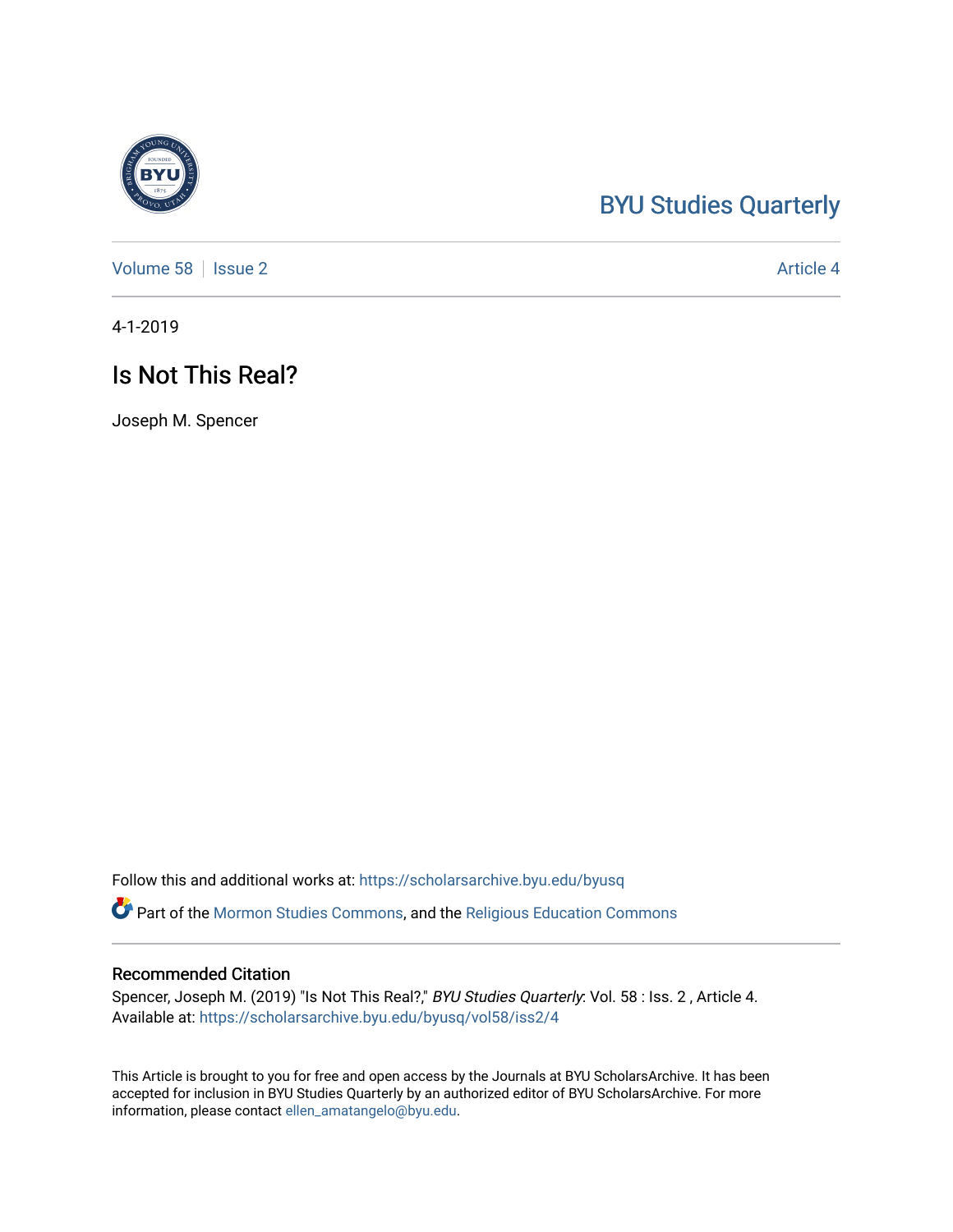## **Is Not This Real?**

*Joseph M. Spencer*

*The following essay is a slightly revised version of a talk originally delivered at Brigham Young University on November 29, 2018, as part of the Wheatley Institution's semiannual Reason for Hope lecture series.*

Latter-day Saints often take Korihor, the infamous Nephite anti-Christ,<br>to be a fool, someone perhaps rightly struck dumb for stupidly demanding signs when he knew better. After all, he self-contradictorily trusted "an angel" who told him that "there is no God" (Alma 30:53). One popular commentary remarks: "Wickedness does not promote rational thought!"<sup>1</sup>

Such an approach to Korihor is good fun, perhaps, but it fails to comprehend Korihor's place in the Book of Mormon. Presumably, his voice is present in the narrative for a reason. Should we not assume that Mormon, as author of the Book of Alma, wishes us to reflect on Korihor's critique of Nephite Christian faith? We are presented with Korihor's own words in Alma 30, despite the fact that these words led many Nephite Christians into serious spiritual error. True, as we read on, we are told of Korihor's unseemly demise and reminded by Mormon that such is "the end of him who perverteth the ways of the Lord" (Alma 30:60). But this end result does not, I think, lessen the fact that Mormon gives us Korihor's actual words and arguments. It seems we are being asked to think through them.

<sup>1.</sup> David J. Ridges, *Your Study of the Book of Mormon Made Easier, Part Two: Mosiah through Alma* (Springville, Utah: Cedar Fort, 2007), 280.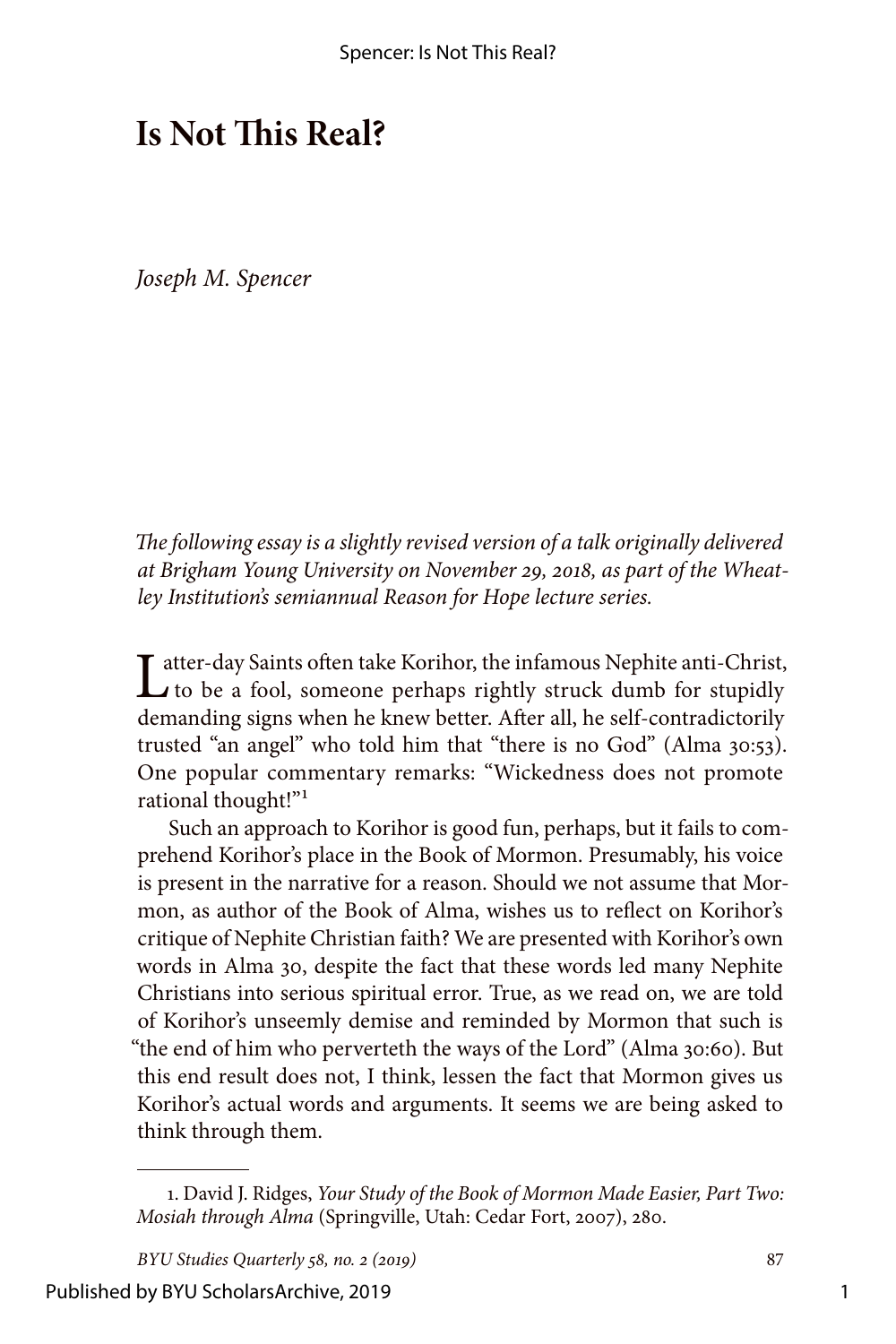Not only are we being asked to think through Korihor's words, but we are arguably also being asked to watch as Alma thinks through them. As I will show, it seems Alma is at first caught off guard by Korihor and that it takes him awhile to sort out how to respond to the critique. Though God gets involved in the situation with Korihor, which settles affairs to some degree (see Alma 30:49–50), this resolution does not seem to leave Alma settled in his mind and spirit. And so he works out a complex response to Korihor's critique over the course of several chapters. In the following pages, I wish to probe Korihor's appraisal of Nephite Christian devotion, sorting out the basic stakes of his argument, and then I wish to look at how Alma slowly and belatedly develops a full response to Korihor.

Before beginning in earnest, I should explain briefly why I believe this analysis is worth pursuing. The question at the heart of the exchange between Korihor and Alma concerns *knowledge,* what Alma calls the *real* (Alma 32:35). And this question of knowledge seems to be a concern many in The Church of Jesus Christ of Latter-day Saints have right now. Is it really possible to know the truth of the Restoration? Some skeptically ask if people just talk about knowing religious truths because they're either naïve or opportunistic—either following blindly without having asked any hard questions or being consciously inauthentic to get along in a culture that is obsessed with certainty. Is there any space today for knowledge, especially in religious contexts?

Well, let us begin with Korihor.

According to the text, Korihor's critique of Nephite Christian devotion derives from a kind of cynicism. That is, behind his more strictly philosophical criticisms lies a suspicion that the whole of Nephite Christianity was created by "ancient priests" who sought "power and authority," ultimately in the hopes of getting gain (Alma 30:23). These priests, he claims, figured out that they could prevent people from "enjoy[ing] their rights and privileges" or "mak[ing] use of that which is their own" by providing a system of "ordinances and performances" overseen by individuals with immense social capital: people others would be naturally afraid to "offend" (30:23, 27–28).

What corruptly shields these priests from criticism, according to Korihor, is a set of unverifiable things: "traditions," "dreams," "whims," "visions," and "pretended mysteries" (30:28). Such is Korihor's institutional critique of Alma's church. Now, it strikes me as deeply interesting that Alma does not bother himself much with these accusations, though they apparently lie at the root of Korihor's attitude. Alma dismisses them as untrue with a simple wave of the hand (see 30:34–35). What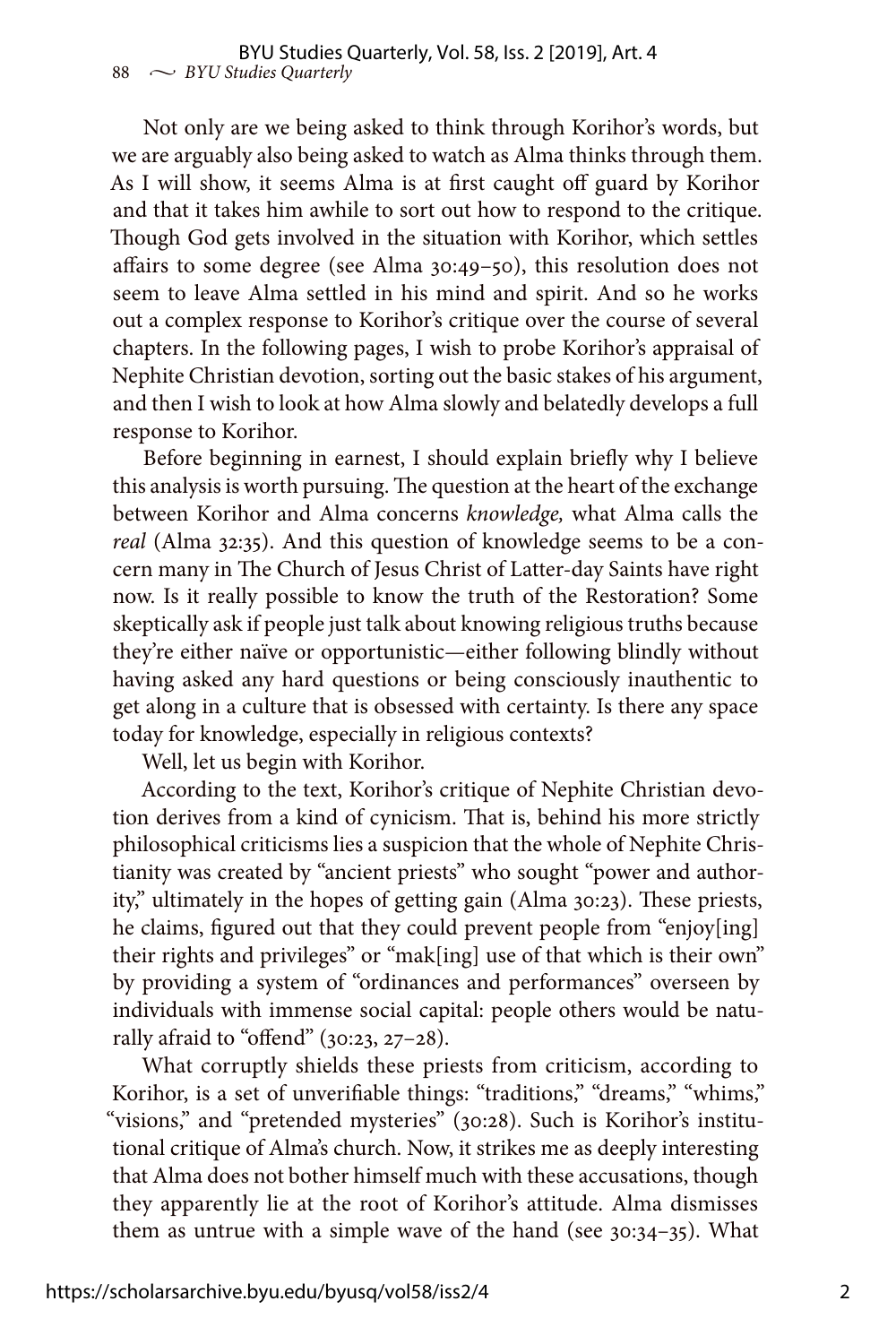interests Alma, it seems, is not Korihor's institutional critique, especially when it sets forth its own unverifiable claims. In Alma's view, all this is apparently superficial, and so he gives his attention primarily to Korihor's philosophical criticisms about whether Nephite Christian claims are true and how one comes to know the truth. He addresses these issues in detail and at length.

I want, though, to pause for a moment on the fact that Alma prioritizes questions of knowledge over questions of authority, on the fact that he privileges philosophical questions over what might be called ethical questions. This prioritization seems noteworthy for today's context because the past decade or so has seen, in the larger culture surrounding the Church, an inversion of Alma's priorities. In other words, at least from my own observation, those struggling with or in fact leaving the Church *tend* (let me emphasize that this is only a *tendency*) to begin with and seldom get beyond suspicions about the ethical nature of the institution.

I refer here not only to worries about the Church's stance on certain political or social issues but also to the oft-asserted claim that the Church has hidden historical or financial information from its membership. I do not mean to deny that such concerns are important, but I think I have often felt like Alma when encountering these concerns. It seems to me that most such questions about the Church as an institution are only important *if* one begins from the conviction that there is something *real* at work in the Restoration. Truth first, ethics later. This is the position I see Alma taking. He wants to address matters of truth and knowledge, and then, if necessary—and heaven knows it is necessary—we can discuss institutional ethics.

For the purposes of this essay, then, I wish to follow Alma's lead and move right to the heart of the matter: whether and how one can *know* the truth. What are Korihor's *real* criticisms?

Korihor seems to direct two precise points of criticism toward Nephite Christian devotion. What allows the reader to identify them is a bit of repetition. Twice Korihor speaks of things he calls "foolish," and twice he raises questions about what one "can know." First, he says that Nephite Christians are guided by "a foolish and a vain hope" (30:13); second, he says that they trust the "foolish traditions of [their] fathers" (30:14). Note how Korihor's critiques point in opposing temporal directions: in hope, one looks to the future, while tradition comes to a person from the past. Consequently, Korihor offers two distinct (but related) objections. Regarding hope, he claims that "no man can know of anything which is to come" (30:13)—future events are, by definition,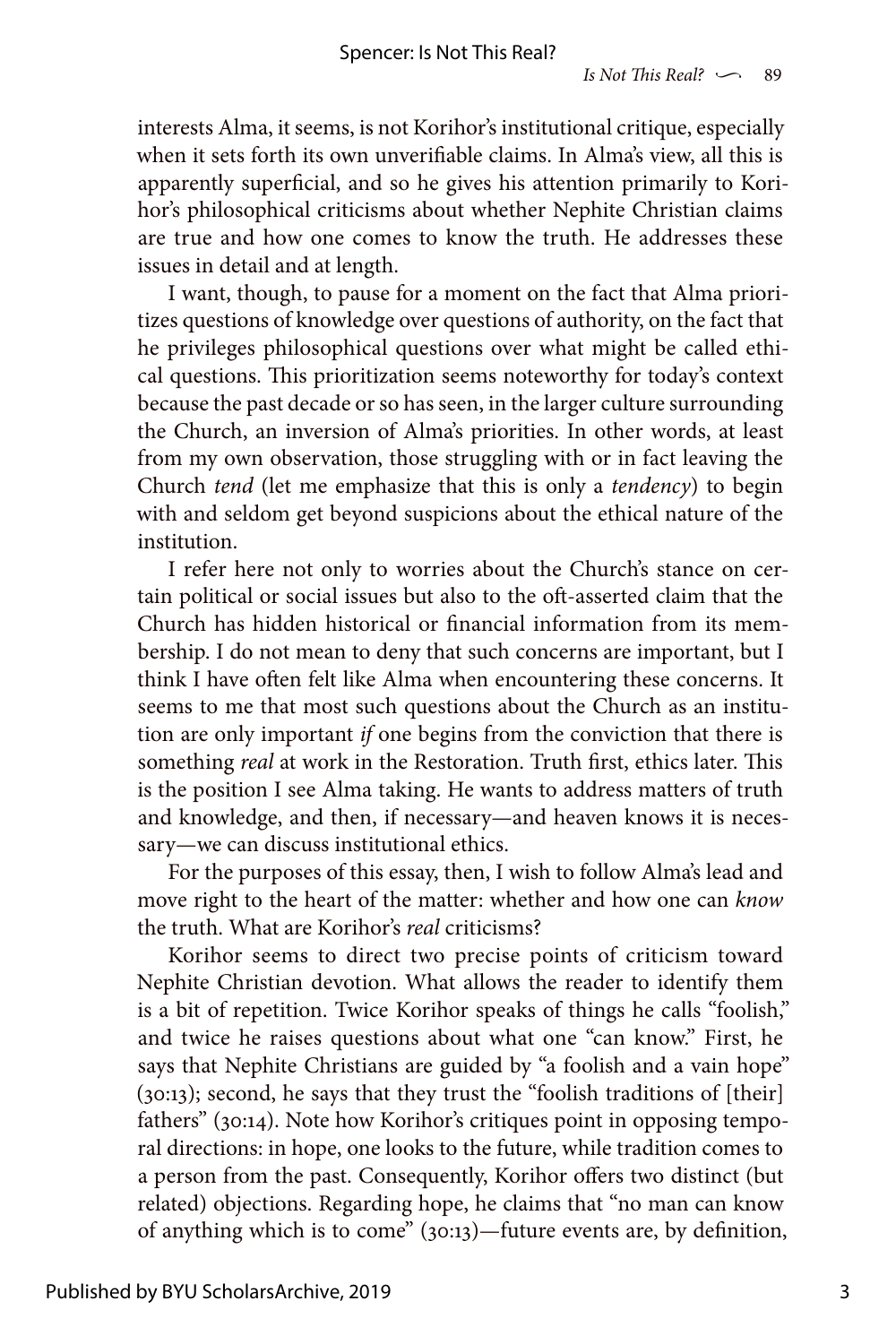unknowable; they are unavailable to present empirical experience. And regarding tradition, he claims that one cannot have knowledge with any "surety," since "ye cannot know of things which ye do not see" (30:15) one cannot be certain about an account of a past event, since its very pastness hides it from present empirical experience. Here, then, we have two objections, but they converge on one overarching issue: knowledge.

Note that Korihor sees a connection between tradition and hope between "foolish" adherence to tradition and "foolish" anticipation of things to come. "Ye look forward" to Christ, he says, but this "is the effect of a frenzied mind; and this derangement of your minds comes because of the traditions of your fathers" (30:16). Naïve adherence to tradition distorts one's thinking, and only such distorted thinking could allow a person to think that the future is decided and clear.

Here, then, is Korihor's critique of Nephite Christian devotion. First, he does not like that its point of departure is tradition—so many reports "handed down" (30:14) over centuries regarding extraordinary experiences and events about which one cannot be certain because they lie inaccessibly in the past. Second, he does not like that Nephite Christians derive hope from these uncertain traditions—a blind sense of security about the future that, by definition, cannot be known. From Korihor's perspective, then, either Christians unwisely believe that they have knowledge when they do not (the assumption being that knowledge derives primarily from direct experience), or they are consciously oriented by something other than knowledge (such as faith) when they ought to be oriented by knowledge. Korihor thus presents to Nephite Christians a kind of dichotomy. Either you are deluded because you think you know what you definitely do not know, or you are deluded because you knowingly orient yourself to something other than knowledge. Either way, Nephite Christians are foolish, frenzied, and deranged.

Now that we have a clearer understanding of Korihor's critique, we can now straightforwardly state what Alma must do if he wishes to address Korihor's critique directly. He can (1) defend the idea that one *can* know the truth about traditional claims or (2) explain why something other than knowledge, such as faith, is preferable as a point of orientation. Fascinatingly, Alma does both. On the one hand, as I will argue, he contends that Korihor has a fetishistic relationship to knowledge that is deeply problematic and that faith is a better place to start (and end) than knowledge. Thus, he will effectively displace knowledge as a core value, arguing, in fact, that faith not only is not lesser than knowledge but also goes beyond knowledge and produces something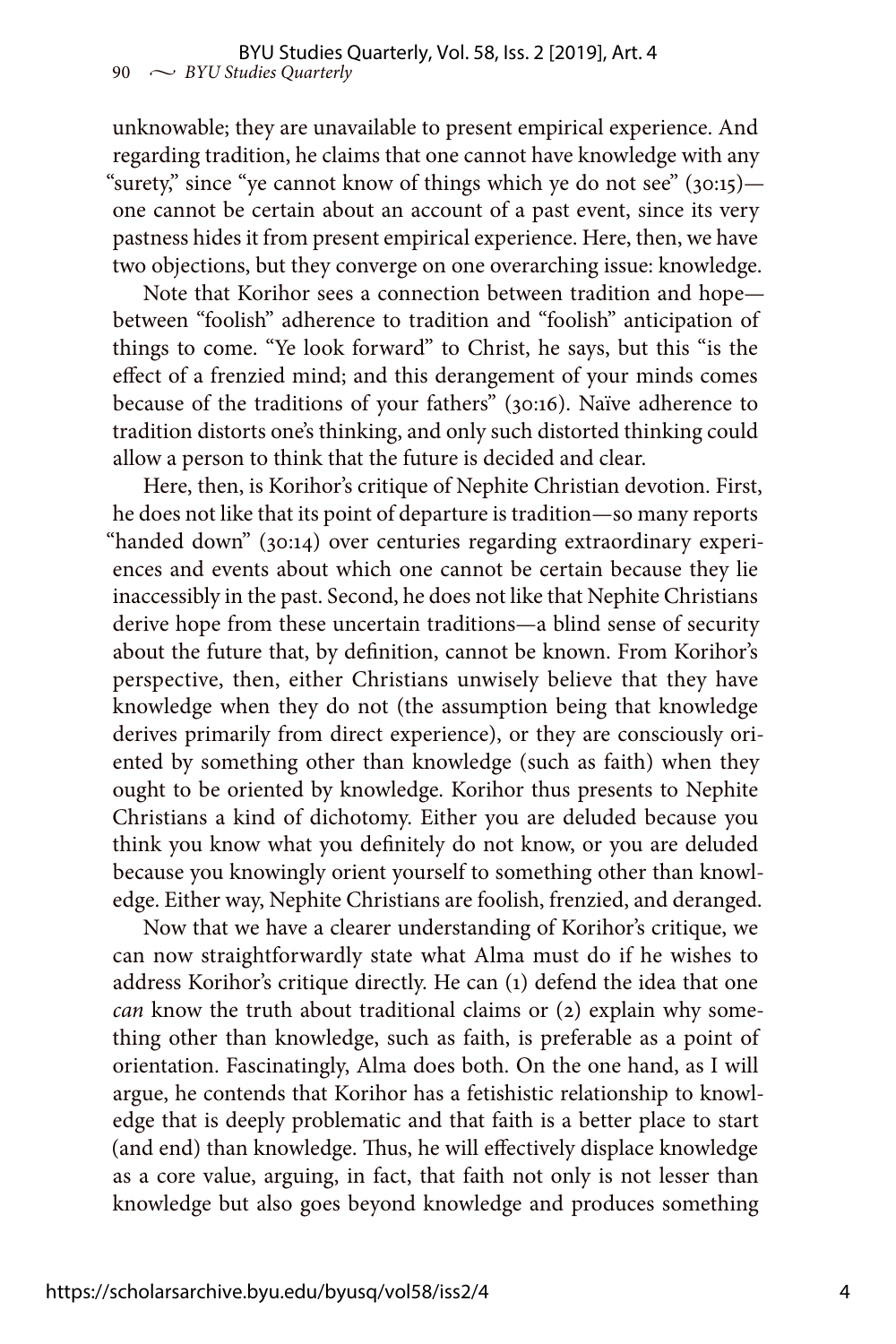of infinitely more value. On the other hand, he will also argue that one nonetheless can know the truth of the Christ tradition—know it, in fact, perfectly. I want to trace both of Alma's points here.

I would like to make a preliminary point first, however. Strange as it may seem, Alma does not offer his double response to Korihor's critique until after Korihor's death. Alma offers an immediate response to Korihor's onslaught in Alma 30, but he later develops a fuller and, in my view, more mature response in Alma 32. From the perspective of the later response, Alma may be said to offer only a weak defense when talking with Korihor in person. This is perhaps disappointing in a certain way, but Alma's experience is a common one. All too often, it is only when it is already too late that we figure out what we should have said in a socially complicated situation. This was apparently the case for Alma on this occasion.

Although many have been deeply impressed and inspired by Alma's in-person exchange with Korihor, others may well wonder whether the exchange is fully satisfying, especially in a twenty-first-century context. Initially, Alma says just that he knows both that "there is a God, and also that Christ shall come" (Alma 30:39). How does he justify this bold claim? First, he makes a rhetorically clever move that nonetheless will never convince someone like Korihor. Alma says, "And now what evidence have ye that there is no God, or that Christ cometh not? I say unto you that ye have none, save it be your word only" (30:40). This statement is certainly true, and maybe it keeps Korihor honest to some degree (he does, in fact, retreat a bit, qualifying his criticism). But such a rhetorical move will never convince an atheist or agnostic that someone can know spiritual truths with any certainty. Alma then goes further, stating, "I have all things as a testimony that these things are true" (30:41). He explains, "All things denote there is a God; yea, even the earth, and all things that are upon the face of it, yea, and its motion, yea, and also all the planets which move in their regular form do witness that there is a Supreme Creator" (30:44). Here Alma offers a positive argument in his defense, but, again, such an argument is unlikely to persuade an atheist or even an agnostic—especially in the twenty-first century. A believer naturally and rightly sees God's hand in the order of the universe, but unbelievers are seldom swayed by this kind of argument. In other words, what Alma offers in response to Korihor within Alma 30 is an interesting defense of the faith he himself already has, but it is not a satisfying reason to begin believing. The response certainly does not work on Korihor, who persists in disbelief until he has direct empirical evidence of God's power (though,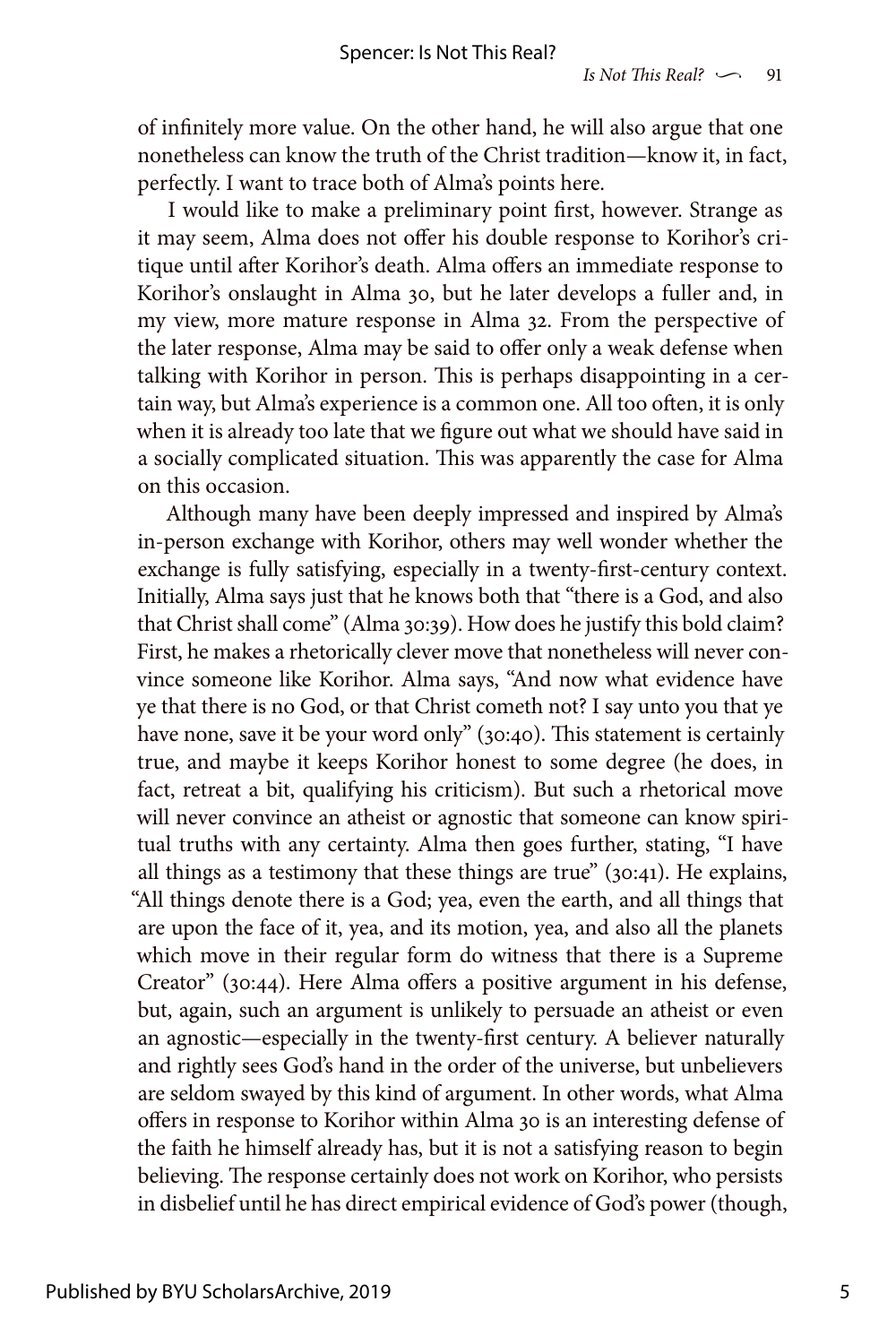even then, Alma is left with the impression that Korihor has not changed his mind; see 30:54–55). And of course, today any "argument from design" (as arguments like Alma's from Alma 30 are usually called) is even less likely to compel belief because there are perfectly satisfying scientific explanations for the ordered nature of the universe.<sup>2</sup>

It thus seems that Alma lacks a fully developed defense when he first confronts Korihor's skepticism. Really, he seems surprised at Korihor's belligerent atheism, which is unprecedented in recorded Nephite history. He counters his foe with a description of the orderliness in Creation, which he, as a believer, sees as divine, but he does not yet have a way of explaining to someone like Korihor how a nonbeliever might come to know the truth of a religious tradition.

Before moving on, I wish to make clear that I do not mean to cast aspersions on Alma by gently criticizing his immediate response to Korihor. I think the text suggests that Alma himself felt he needed to develop and elaborate on this first response: two chapters later, when Alma finds himself preaching among the Zoramites, he seems still to be thinking about Korihor, still attempting to work up a complete response to Korihor's critique.<sup>3</sup> The second he begins speaking to an eager audience of the Zoramite poor, he speaks of "many who do say: If thou wilt show unto us a sign from heaven, then we shall know of a surety; then we shall believe" (32:17). Alma takes his opportunity to preach as an occasion, in part, to work out a better answer to Korihor, who is already dead. Alma apparently thinks Korihor's questions need better answers than what he provided before this point, and he has evidently developed what he considers to be better responses. Thus, although the Zoramite poor do not approach Alma in the same faithless way as Korihor, Alma, as it were, asks them to sit down and listen to the sermon he wishes he could go back and give to Korihor.

<sup>2.</sup> It is important to make clear that the believer is not wrong to see divine influence in the immensely complex order of the world. The point is that nonbelievers have alternative explanations, with the consequence that the complexity and orderedness of the world in no way *compels* them to believe in a higher power. I owe thanks to Ralph Hancock for helping me to see the importance of clarifying this point.

<sup>3.</sup> When Joseph Smith dictated the text of the Book of Mormon to his scribes, the chapters were longer than those in current editions. It seems important that what are now Alma 30 and Alma 32 were actually within a single chapter, chapter XVI (now Alma 30–35), in the original Book of Mormon.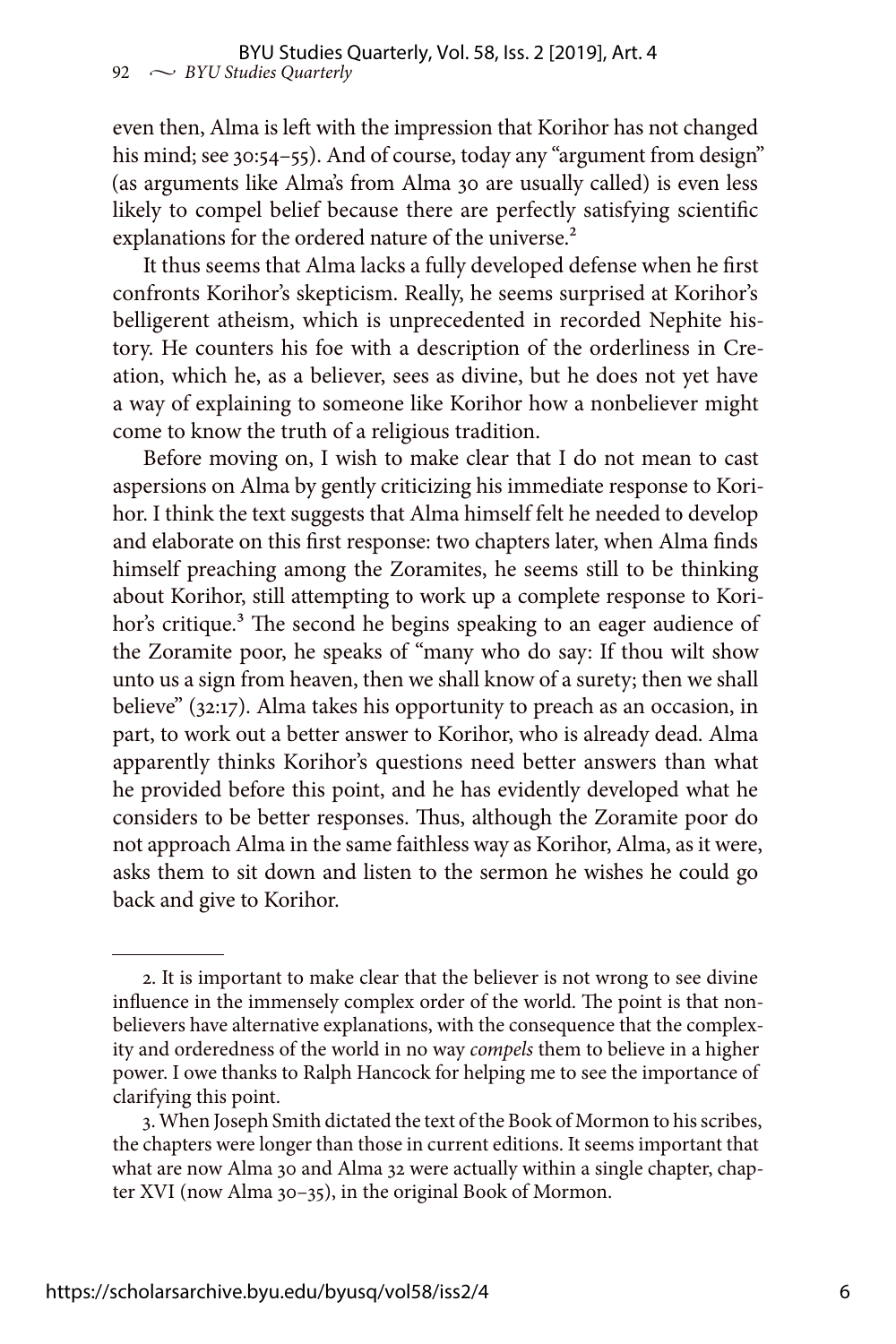Let us now take a look at Alma's more mature response to Korihor's critique, found in Alma 32 rather than in Alma 30. Alma 32 is, of course, a chapter with which Latter-day Saints are generally familiar. We are not, however, familiar enough with it, in my view. I say that for a specific reason. My experience is that Latter-day Saints tend to read Alma 32 as being about how faith is preparatory to and eventually replaced by knowledge. When I ask students or average Church members about Alma 32, their spontaneous response suggests that they read it as a treatise on how a lesser intellectual state (faith) eventually gives way to a greater intellectual state (knowledge).4 I think this is a mistaken reading, which I will try to show.<sup>5</sup>

Alma 32 famously contains a parable of sorts about what it means to have faith. "Now," Alma says, "we will compare the word unto a seed" (32:28). Here already one must be careful. Thanks in part to a popular Primary song, there is a common view of this text that is mistaken—a view expressed when people speak of planting "a seed of faith." But what Alma compares to a seed is *not* faith; it is *the word*. Although Alma will speak of faith being "increased" or of it "grow[ing] up" in the course of his discussion (32:29), the point of his parable is not to illustrate how faith grows from something small into something great. What grows into a plant—and then into a tree—is the word. Faith in Alma's discourse is just the trust that one places in the seed's potential goodness (and then later in its actual goodness). Alma appears to be less interested in encouraging his hearers to develop more or stronger faith than in clarifying what faith in the word looks like.

Faith's first task, according to Alma, is to plant the seed in what he calls "an experiment" (32:27). He hopes that, at first, his hearers can simply "believe in a manner that [they] can give place" for the word (32:27). But what does "the word" refer to? God, Alma explains, "imparteth his word by angels" (32:23). And what is it that angels announce? Alma urges his hearers to "begin to believe in the Son of God" and the plan of salvation (33:22) and states his "desire that [they] shall plant *this*

<sup>4.</sup> It is important to note that published commentaries on and discussions of Alma 32 tend to read the text in more nuanced ways.

<sup>5.</sup> I learned much about reading Alma 32 by participating in the 2008 Mormon Theology Seminar project, which focused on Alma 32. For the final results of that project, see Adam S. Miller, ed., *An Experiment on the Word: Reading Alma 32* (Provo, Utah: Neal A. Maxwell Institute for Religious Scholarship, 2014).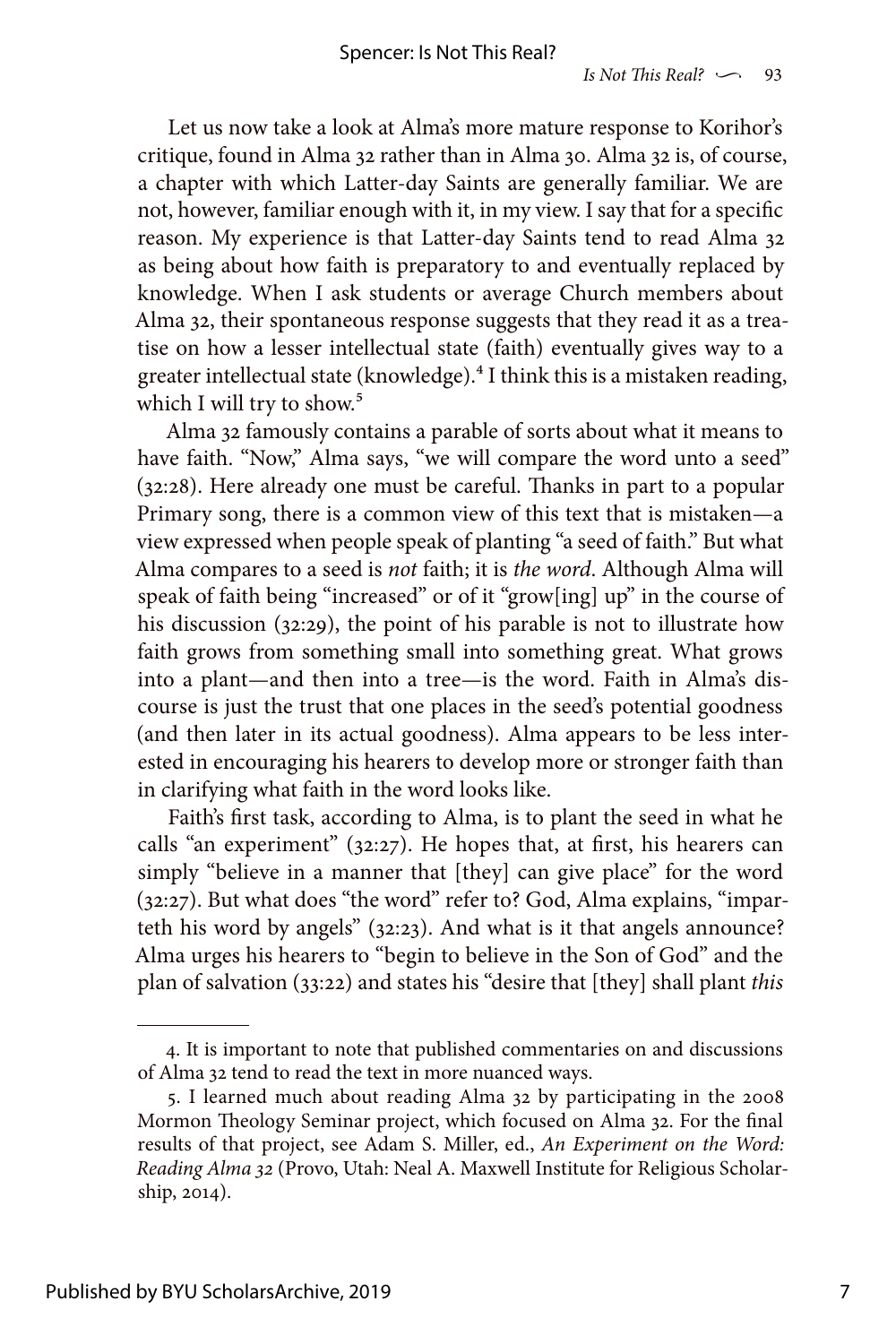word in [their] hearts" (33:23, emphasis added). The word or seed is thus the angelic announcement of the Son of God's atoning work, however this may actually come to an individual. (Note that the word comes to Alma's hearers through him, rather than directly through angels. That is, of course, how most of us receive the word. This is a point to which I will return.)

Thus, what Alma asks first is that, with faith, his hearers give some space for the word. Can we trust it enough to try an experiment with it? Only once we have done that, Alma explains, can we start to track what happens and therefore make a responsible decision regarding the word's goodness. Here is what is supposed to happen: "If it be a true seed, or a good seed," says Alma, "behold, it will begin to swell within your breasts" (32:28). If the seed is good, it will swell. This is what good seeds do when planted. Moisture in the soil causes a seed to swell before it then sprouts and begins to grow. Alma claims that this metaphorical swelling is something one can feel. It has an immediate and undeniable effect on us. "When you feel these swelling motions," he says, "ye will begin to say within yourselves—It must needs be that this is a good seed" (32:28). Notice that Alma says that honest observers of their own unmistakably internal experiences will start talking to themselves. They will conclude, for themselves, that the seed is good. Why? "It swelleth, and sprouteth, and beginneth to grow" (32:30), which is what every good seed does. A sensible person, therefore, recognizing what is happening, will naturally conclude that they have encountered a good seed. That is the metaphor in the parable: as Alma says so simply: "If a seed groweth it is good" (32:32).

Now comes the key moment. Alma asks, "Are ye sure that this is a good seed?" (32:31). His answer is simple and affirmative: absolutely! Because a person is absolutely sure that the seed is good, he says, "ye must needs know that the seed is good" (32:33). Here is the key word: *know*. Having tried the experiment, one *knows*. Alma next asks if such "knowledge" is "perfect" (32:34). And he again—perhaps against our expectations this time—answers in the affirmative: "Yea, your knowledge is perfect in that thing" (32:34). Here Alma speaks of perfect knowledge, of sure knowledge, of apparently undeniable knowledge. He adds the following rhetorical question: "O then, is not this real?" (32:35). Alma believes that anyone undertaking this experiment will have an experience of something real, of something indelible, of something that resists mere subjective interest.<sup>6</sup> Here Alma sees the dawn of very real

<sup>6.</sup> That Alma speaks here of the real perhaps helps to explain why he stands in awe before the complex order of nature. If the word of God can be known to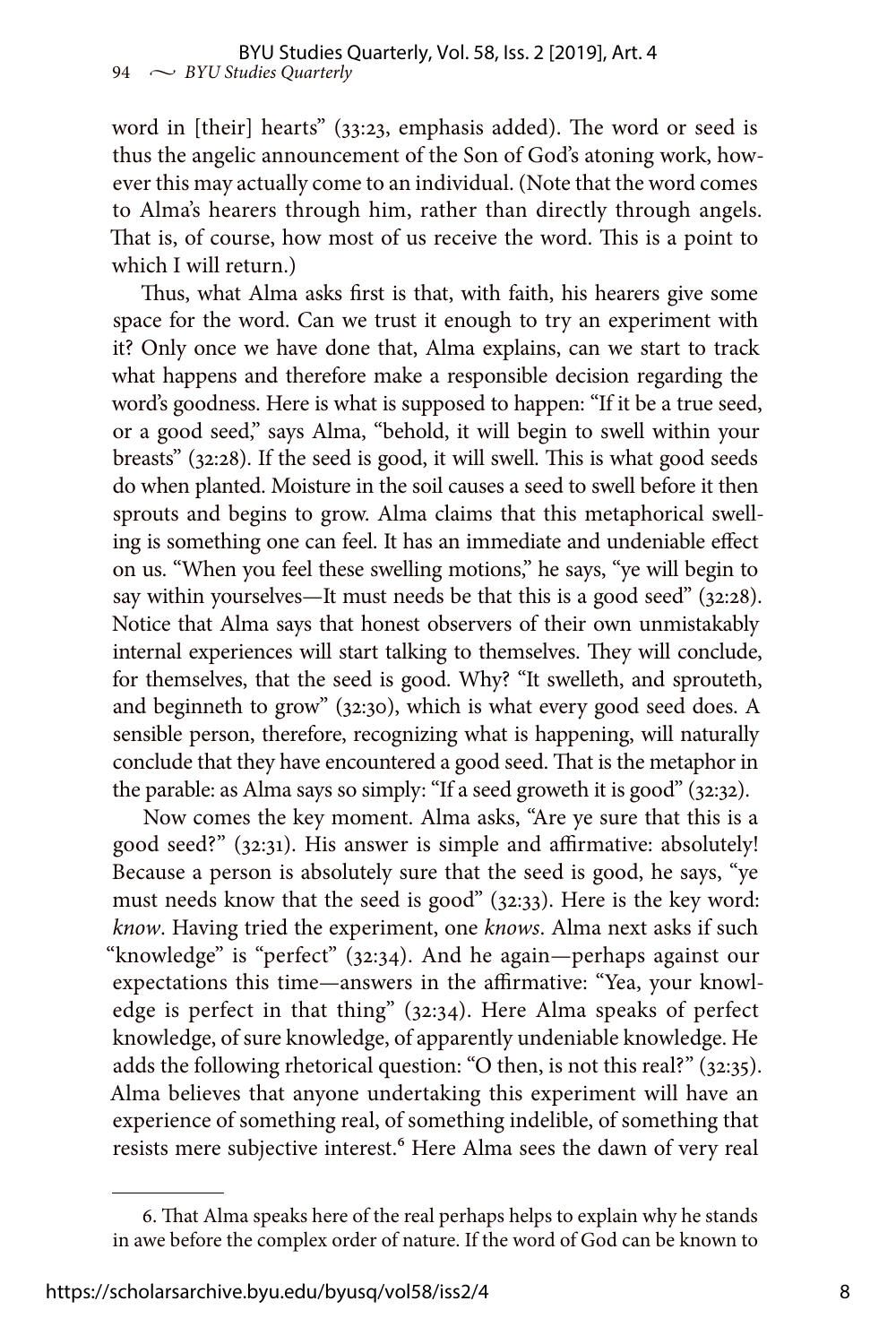knowledge, of an actual and discernible encounter with something, in fact, reproducible and verifiable.

It is worth reflecting at least briefly on the kind of knowledge at stake here. Alma elsewhere distinguishes between different kinds of knowledge—separating out, for example, "temporal" from "spiritual" knowledge, or knowledge that is "of the carnal mind" from knowledge that is "of God" (36:4). As for the sort of knowledge he has in mind in Alma 32 (and in Alma 36), it appears to be akin to what we would today call aesthetic knowledge. This distinction seems clear from the fact that he ties knowledge directly to taste. At the very moment he speaks of the real, he says that experience of it amounts to having "tasted" it (32:35). (He speaks in a similar fashion in Alma 36:26: "Many have been born of God, and have tasted as I have tasted . . . ; therefore they do know of these things of which I have spoken, as I do know.")<sup>7</sup> Philosophers have long spoken of taste (not only as one of the five senses but also as the taste that one cultivates) as a peculiar sort of knowledge. As one thinker recently summed up the tradition, taste simultaneously concerns "an excess of knowledge that is not known . . . but that presents itself as pleasure" and "an excess of pleasure that is not enjoyed ... but that presents itself as knowledge."<sup>8</sup> Tasting something that is "sweet" above all that is sweet" (32:42) is an excessive experience, one that overflows the categories of understanding but that, in a way, nonetheless produces a kind of knowledge. One develops a taste for religious truth, and one *knows* that it is good.

Alma is certainly convinced that the taste one develops for the word is a form of real knowledge. But let us be clear: what one knows, surely and perfectly, is pretty limited, according to Alma. He qualifies his talk of perfect knowledge with the phrase "in that thing" (32:34). One *can* know something in an absolute way, but all that Alma says we can know is *just this one thing*: that the seed is good. Beyond that, does the person

be good and if one encounters the real in experimenting on the word, it should follow that reality in general cannot be divorced from God and his goodness. Of course, one must try the experiment and come to know the goodness of the word before one can see the goodness of Creation. It thus remains necessary to respond to the nonbeliever with a discussion about the experiment on the word rather than with any argument of design.

<sup>7.</sup> I owe gratitude to John Tanner for drawing my attention to the epistemological importance of Alma's references to taste, and to Matthew Wickman for giving me the opportunity to think through the importance of the aesthetic in Alma 32.

<sup>8.</sup> Giorgio Agamben, *Taste,* trans. Cooper Francis (New York: Seagull Books, 2017), 43.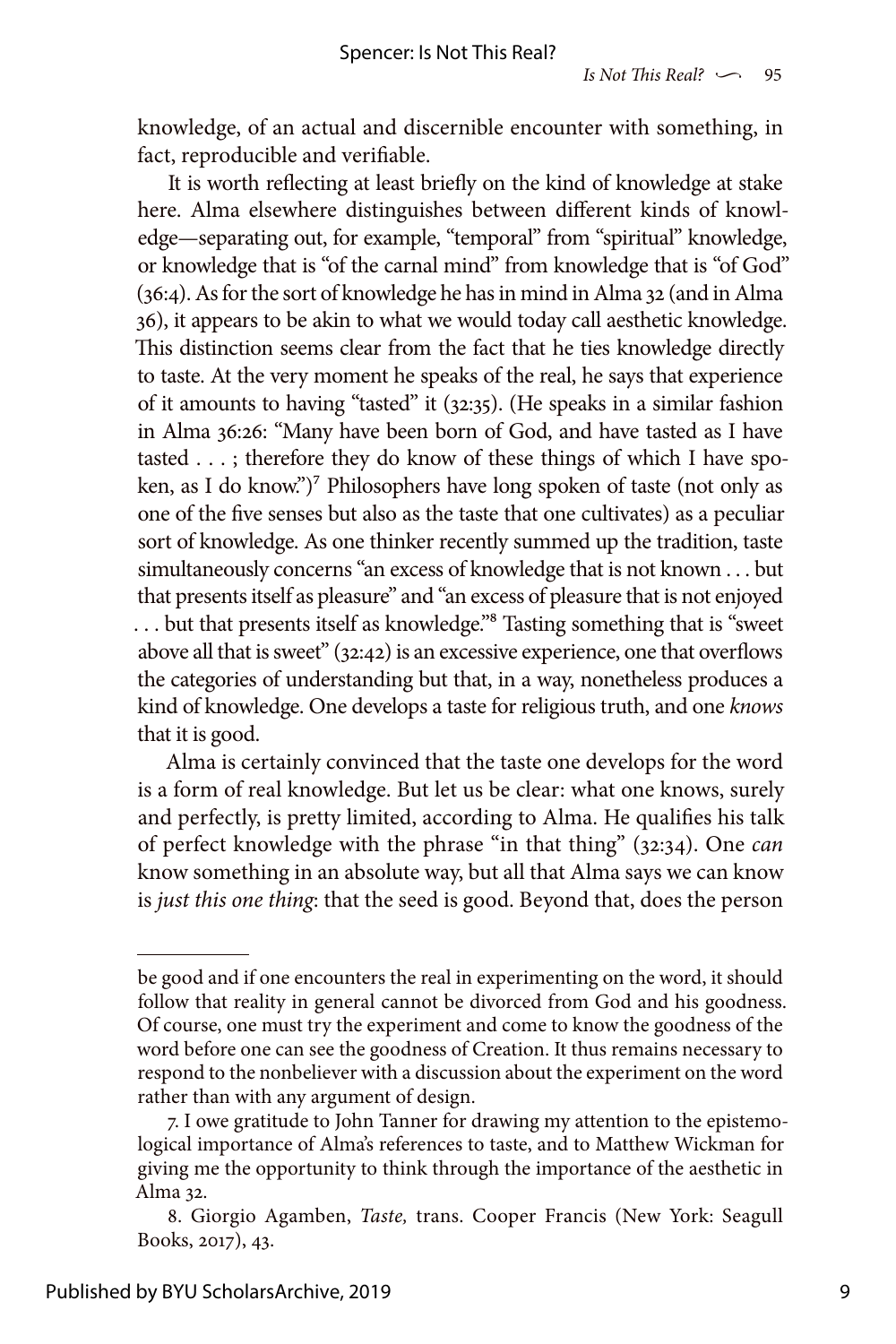involved in an experiment like this know anything perfectly? Note that Alma himself raises this question: "Is your knowledge perfect?" he asks, apparently with reference to things apart from the seed's goodness (32:35). This time, he answers negatively (32:36). Apparently, we know nothing apart from the seed's being good (or not being good). That is all we know. But again, let us be clear: a person can know that one thing, according to Alma, and know it perfectly, surely, and really. We have a foundation, a foothold. We know little, but we do know something. And Alma claims that this little bit of knowledge will spur us to keep working, encouraging the word to grow: "Ye will say: Let us nourish [the seed] with great care, that it may get root, that it may grow up, and bring forth fruit unto us" (32:37). This kernel of knowledge, minimal but sure, is enough to mobilize one's efforts with the seed. It is enough to solidify one's faith.

Here is the interesting thing: Alma says knowledge mobilizes one's further exercise of faith. When he asks if the experimenter's knowledge is perfect in general (rather than just "in that thing"), he answers, "Nay; neither must ye lay aside your faith" (32:36). Here, crucially, faith goes beyond knowledge. Faith's first efforts, in fact, yield a bit of knowledge, but it is minimal, just enough to spur us to invest our faith in the word in a genuinely productive way. Knowledge, we might say, dawns early rather than late in the experiment, and it arrives primarily so that we will get to work seriously on the seed, or the word. Now, you might be thinking to yourself, "Well, yes, we've got to keep working because we've got only a bit of knowledge, and faith needs to keep experimenting until our knowledge *in general* becomes perfect. We don't lay aside faith once we've got a bit of knowledge, true, but that's because there's a lot more knowledge to come!" But here we must slow down and look carefully at the text. From this point to the end of the chapter, Alma never again speaks of knowledge. Faith continues beyond knowledge—that is, beyond knowledge of the seed's goodness—but not because it aims at producing more knowledge or more general knowledge. It apparently aims at something else. And what does it aim at? Alma is perfectly clear about this: faith aims at life, at eternal life.

Alma is explicit on this score. When he speaks of what to anticipate from the seed, he refers to "the fruit of the tree of life" (32:40). He further says, "If ye will nourish the word . . . , looking forward to the fruit thereof, it shall take root; and behold it shall be a tree springing up unto everlasting life" (32:41). Echoing Lehi's famous dream about the tree of life, he also promises this: "By and by ye shall pluck the fruit" of this tree, "which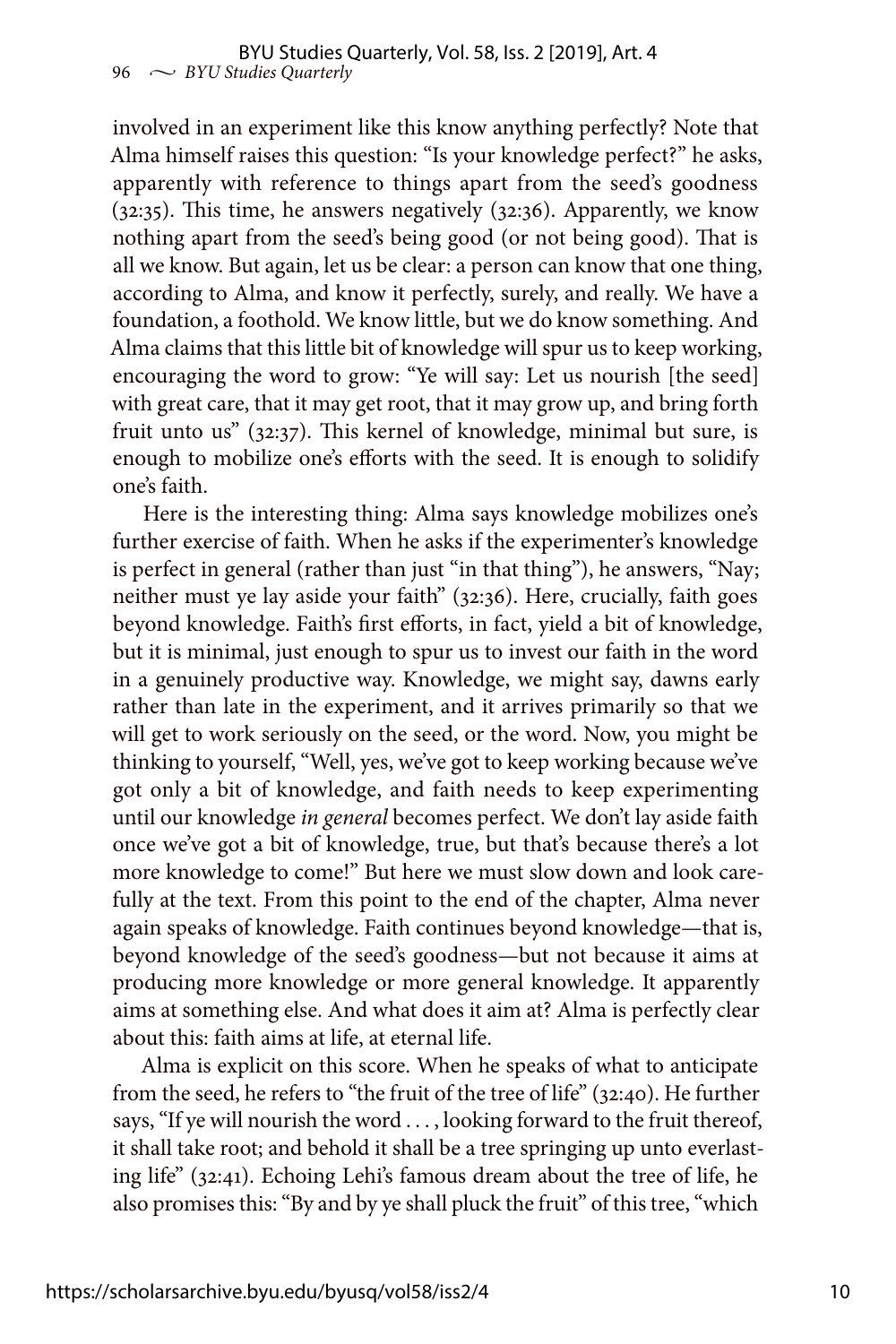is most precious, which is sweet above all that is sweet, and which is white above all that is white, yea, and pure above all that is pure" (32:42). Here, then, is what faith-beyond-knowledge aims at. It does not strive for more knowledge; it strives toward life, life eternal. Knowledge is, in Alma's parable, a crucial but ultimately brief moment occurring early in the long road of faith. It is also focused on just one tiny but essential detail: whether or not the seed that one plants is good. Then knowledge fades into the background as one chases after the good life, the life whose goodness is signaled by the goodness of the seed that grows into a tree of life. One hungers for life rather than for knowledge.

Let me pause here to highlight, for a moment, Alma's theological brilliance. Alma has laid out a path that begins with eating the fruit from the tree of knowledge in the Garden of Eden, the tree that gives knowledge specifically of good and evil. But then the path leads to a tree of infinitely greater value, the tree of life. Although he does so subtly, Alma seems to build his whole parable as a sustained reflection on the two trees in Eden. (Incidentally, I think that the common reading of Alma 32, which regards faith as inferior in some way to knowledge and therefore assumes that the parable is about progress from faith to knowledge, makes it impossible to see Eden's two trees clearly.)<sup>9</sup> Alma thus places his listeners and us as readers on a path that leads from the real effects of eating from Eden's first tree—its effect in this context is that we can know perfectly whether the angelic announcement regarding Christ is good—to the anticipated experience of eating from Eden's second tree. From the bitter tree to the sweet tree (see 2 Ne. 2:15)—this, I think, is what Alma 32 is about.

All this constitutes Alma's belated response to Korihor. Korihor asked how anyone can be certain about a religious tradition. Alma's mature answer has nothing to do with the complex and beautiful order of Creation, as does Alma 30. He instead argues in Alma 32 that one must experiment with the word provided by the tradition and that one relatively quickly comes to know perfectly and certainly that the word is good. In this way, Alma responds to Korihor's skepticism first by providing a parable about what it looks like to know the goodness of the word.

<sup>9.</sup> For more on Edenic themes in Alma 32, see David E. Bokovoy, "The Word and the Seed: The Theological Use of Biblical Creation in Alma 32," *Journal of Book of Mormon Studies* 23 (2014): 1–21. These issues are also addressed in Jenny Webb, "It Is Well That Ye Are Cast Out: Alma 32 and Eden," in Miller, *Experiment on the Word,* 43–56.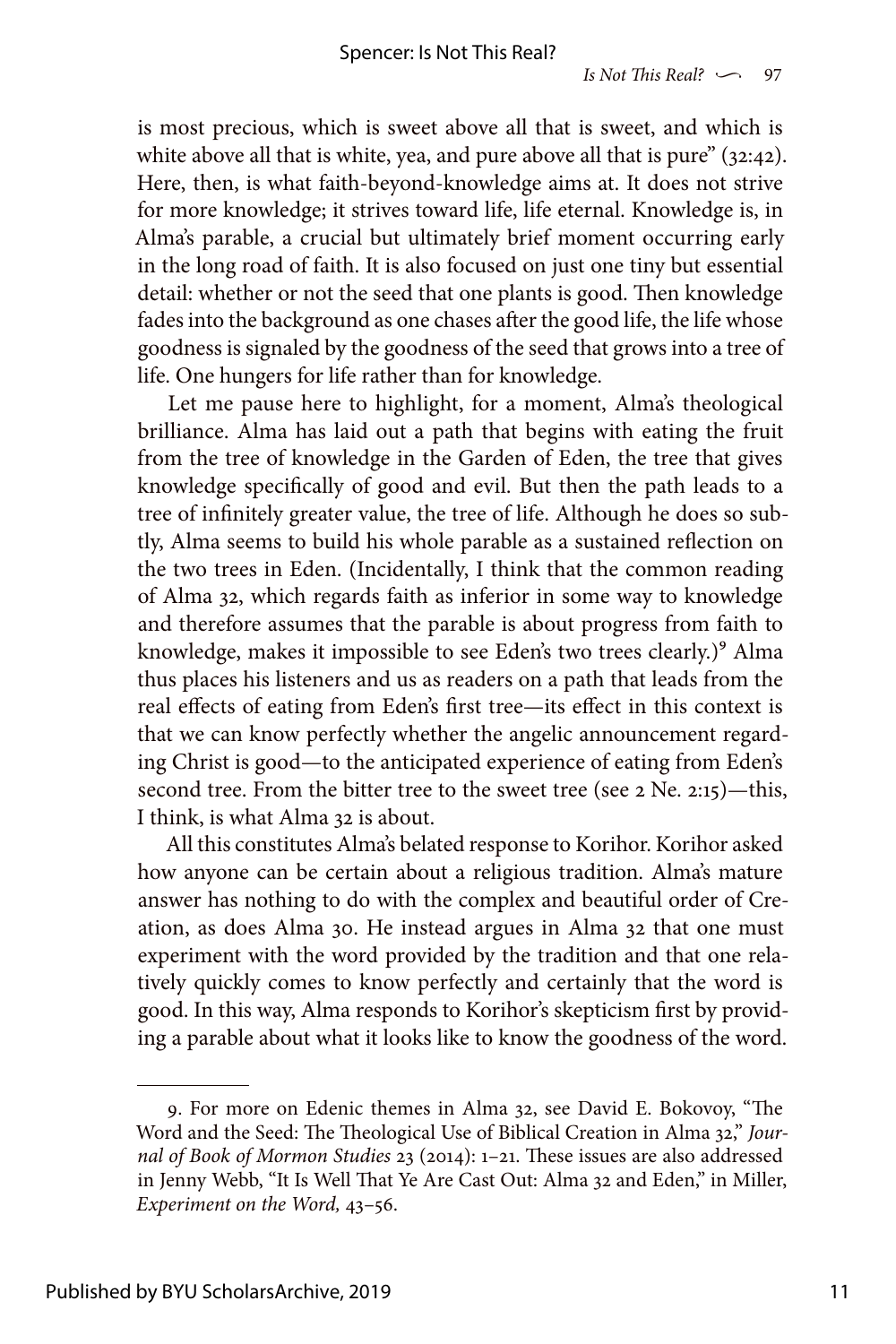It *is* possible to know. But even as he insists that religious knowledge is a real possibility, Alma goes on to suggest that Korihor places too much value on knowledge. Alma emphatically does not regard knowledge as the end or the aim of one's devotional efforts. Knowledge is, rather, something of importance gained near the beginning of one's journey of faith. Knowledge therefore must be subordinated to life. Knowledge serves as a spur to get one moving passionately in the direction of the tree of life, but it cannot be itself the end or the aim of all things. If, like Korihor, we privilege knowledge over life, our values are confused, and they require serious reconsideration.

As anticipated, then, Alma's response to Korihor is twofold. Korihor is wrong to suggest that one cannot be certain about the goodness of a tradition. But Korihor is also wrong to make knowledge the measuring stick for everything, because the truly good life, life worth living for eternity, is the real measuring stick.

For my part, I find Alma's mature response to Korihor largely satisfying. He convinces me that life should be granted greater privilege over knowledge, and he convinces me that knowledge of the religious real is possible. But a critical reader must at this point confess that Alma's parable regarding the seed is at least partially problematic and partially unsatisfying. Anyone struggling to know if the word offered by the Restoration is good, or anyone deeply worried about someone struggling with such questions, likely feels as if Alma is hiding behind a metaphor. He speaks of planting and swelling and growing and eating, but what do these images mean in the context of real life? How do I come to know that the word is good? According to Alma, I must "plant" it, but what does it mean to plant the word? And Alma goes on to say that I should watch to see whether the seed "swells" and "sprouts" and "begins to grow," but what does it look like for the word to do any of these things? Alma's parable is beautiful, but what, concretely, is it supposed to mean? Again, for anyone going in circles about their own feelings and experiences, the metaphor can feel too vague. And this is, I think, an entirely legitimate concern. I also think, however, that Alma has a full and satisfying answer to this worry, which is good news. That answer comes in Alma 36.10

<sup>10.</sup> The treatment of Alma 36 that follows relies heavily on the extended analysis of the text I provide in Joseph M. Spencer, *An Other Testament: On Typology,* 2d ed. (Provo, Utah: Neal A. Maxwell Institute, 2016), 2–7, 11–24. Naturally, some of my own thinking about this chapter has developed beyond what is available in this earlier discussion.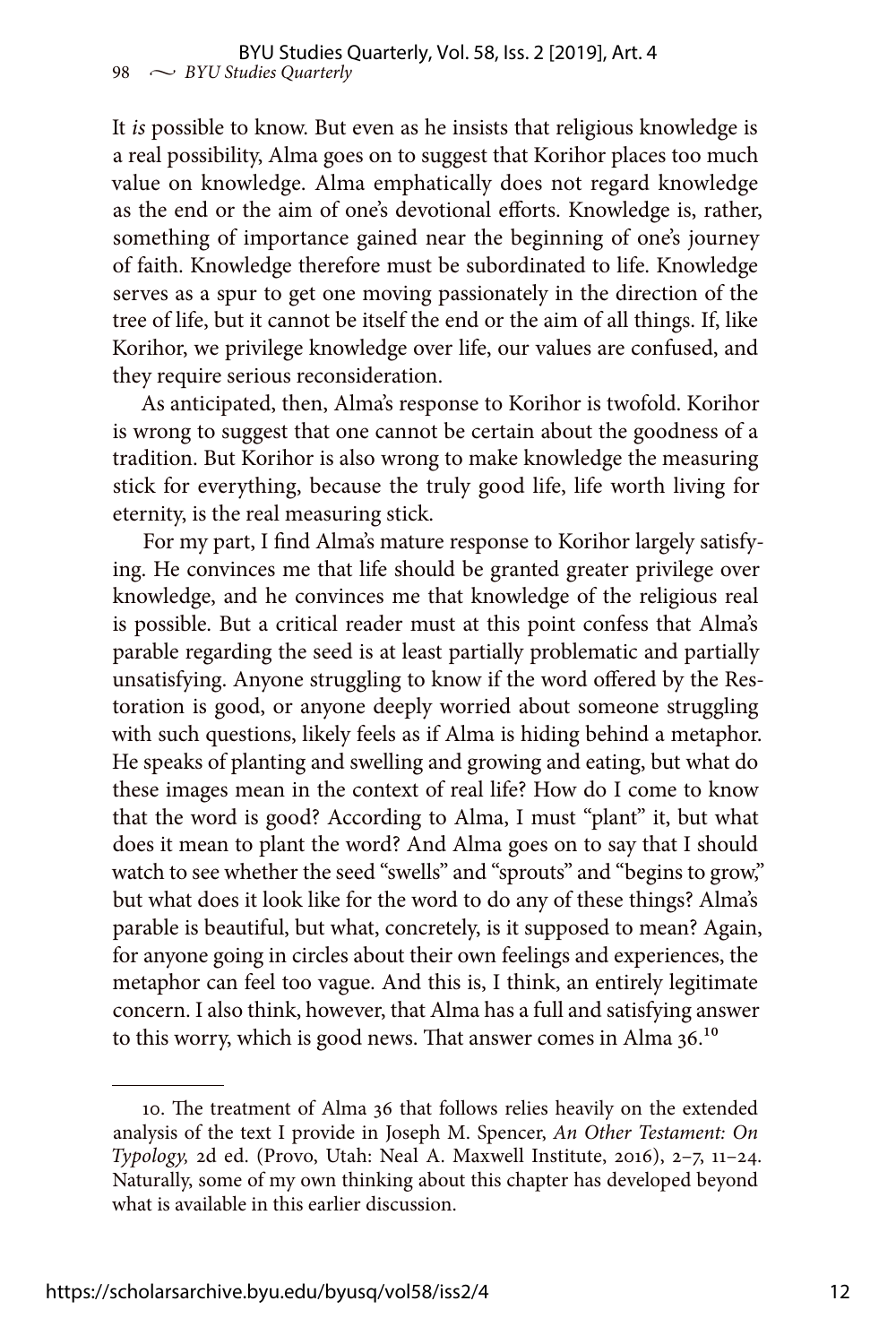Chapter 36 finds Alma talking with his son Helaman, his soon-to-be successor in the Nephite church. Alma opens his words with encouragement to know, returning to the theme of chapters 30 and 32. "I beseech of thee," he says to Helaman, "that thou wilt hear my words and learn of me; for I do know" (Alma 36:3). The moment he says he knows something, however, Alma appears to recognize that his son might have worries about what it means to know something in a religious vein. At any rate, Alma backs up a step, offering a clarification I have already cited: "I would not that ye think that I know of myself—not of the temporal but of the spiritual, not of the carnal mind but of God" (36:4). Having drawn these basic distinctions, Alma goes on to outline a kind of puzzle, highlighting the ways in which spiritual knowledge can be confusing if not, in fact, paradoxical. "If I had not been born of God," he explains, "I should not have known these things; but God has, by the mouth of his holy angel, made these things known unto me, not of any worthiness of myself"  $(36:5)$ . This verse is strange. Alma seems to say first that he had to be born of God in order to come to know certain things, but then he adds that God went ahead and made them known to him *regardless* of whether he had been born of God (or at least regardless of his worthiness).

These first verses from Alma 36 thus work together to raise a complex question, essentially equivalent to the question I have been asking here: how does one come to know something religious with any certainty? But if the first verses of the chapter outline a question, then what comes next provides a kind of answer; Alma 36:1–5 outlines a problem, and then Alma 36:6–25 provides a solution. Interestingly, the solution does not come in the form of a philosophical discourse or even a theological parable, but rather in the form of a personal story. What explains knowledge is not theory but experience. Alma will tell how he came to know, without relying on obscure metaphors. Further, he recommends to Helaman that he come to know in the same way, indicating that anyone can have the same experience Alma did. Here, perhaps, we can get a real sense for what it looks like to come to know, perfectly and surely, that a religious word is good.

Alma therefore jumps into a well-known story—the story of when he and the sons of Mosiah were going about "seeking to destroy the church of God," only to encounter a "holy angel" who spoke with "the voice of thunder" (36:6–7). As Alma tells the story, this encounter had an immediate effect on him: he "fell to the earth" and "did hear no more" (36:10– 11). He collapsed while the world around him retreated into oblivion. The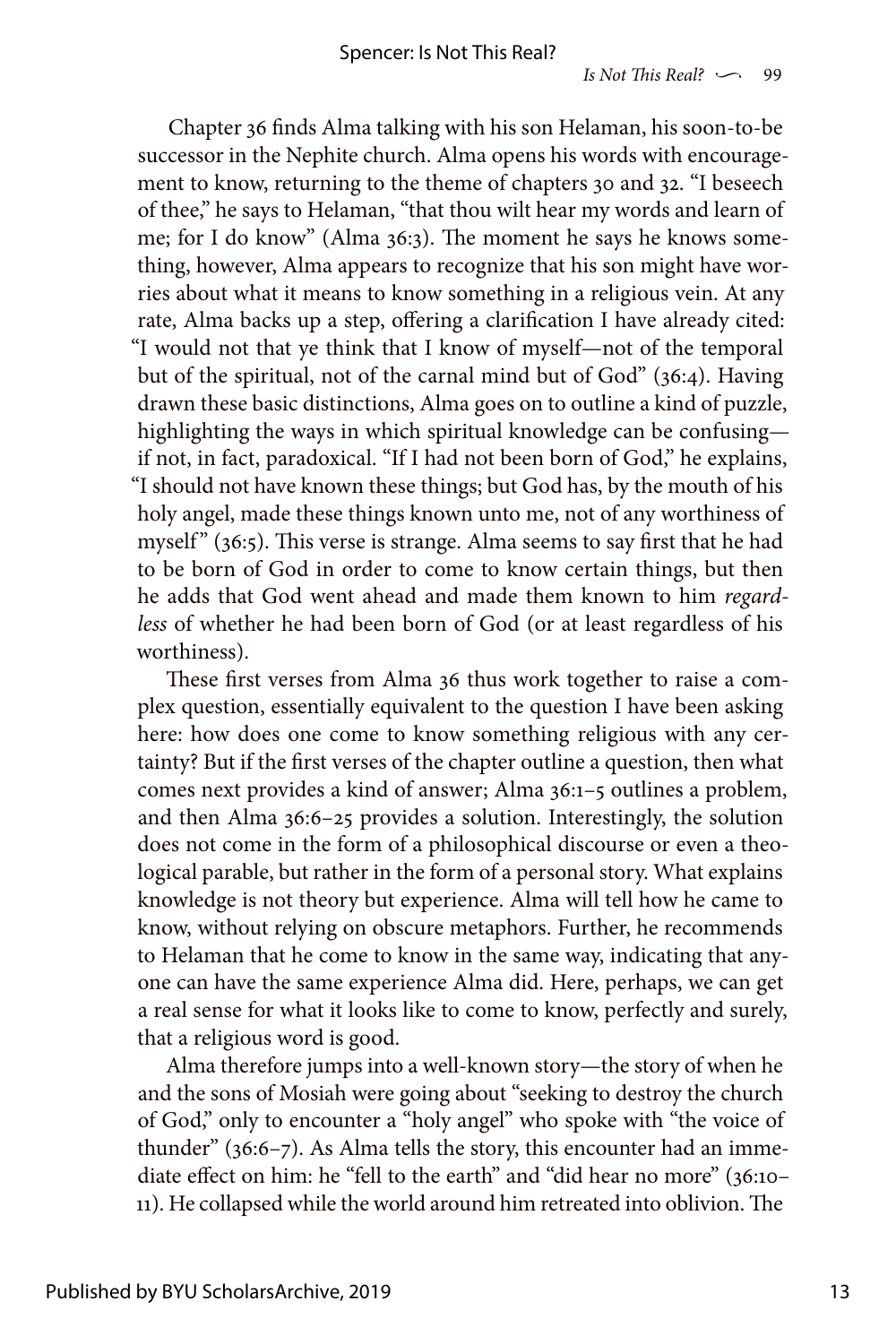effect of the encounter was, in short, to trap Alma in his own head. At the heart of Alma 36, therefore, we have an opportunity to see the inner workings of the young man's mind. His friends fade from the picture. His physical surroundings fade away too. Even the angel disappears from the text. All we have after the collapse is Alma's singular psyche, for ten verses (see  $36:13-22$ ).<sup>11</sup> As we read, we are trapped with Alma in his head.

There is a point worth being quite clear about before going any further. I often hear it said that Alma's conversion was unusual because it was instigated by an angel. I think, though, that this is not quite right. The angel indeed forces Alma to ask some hard questions, but the angel does not convert him. If anything, in fact, the angel sends him into a three-day spiral of depression. When Alma begins to come out of it, interestingly, he says nothing about the angel. It is not the shock of a sign-like angelic visit that forces Alma to know. There is something else, something much more mundane at the heart of his conversion—of his coming to know the goodness of the word. Alma is not an exception, filled with knowledge simply because he got the sign Korihor wanted so badly.

Since the reader is trapped in Alma's head for ten verses here at the center of Alma 36, it seems natural that this stretch of the text contains repeating instances of the words "thought" and "memory." Each of these terms appears five times, and they are arranged largely in alternating pairs: memory, thought, thought, memory, memory, thought, thought, memory, memory, thought. As Alma tells the story of his three-day psychological struggle, he seems to present it as a confrontation of sorts between his thoughts and his memories. The whole episode unfolds in five sequences, which we must track to develop a sense of how Alma came to know the goodness of the word. He begins in a situation where his memories and his thoughts cannot be reconciled, leaving him in doubt and despair, but he then moves to a situation where his memories and his thoughts are wholly reconciled, putting him in a position of perfect knowledge regarding the goodness of the word. A full analysis of these five sequences would require much more space than I can give to them here, but even a brief treatment should clarify the meaning of Alma's metaphors from Alma 32.

<sup>11.</sup> By the end of verse 12, Alma has completely collapsed, and we are listening only to his thoughts. Beginning with verse 23, Alma is waking up and re-encountering the world. It is only in verses 13–22 that Alma's psyche takes up the whole stage.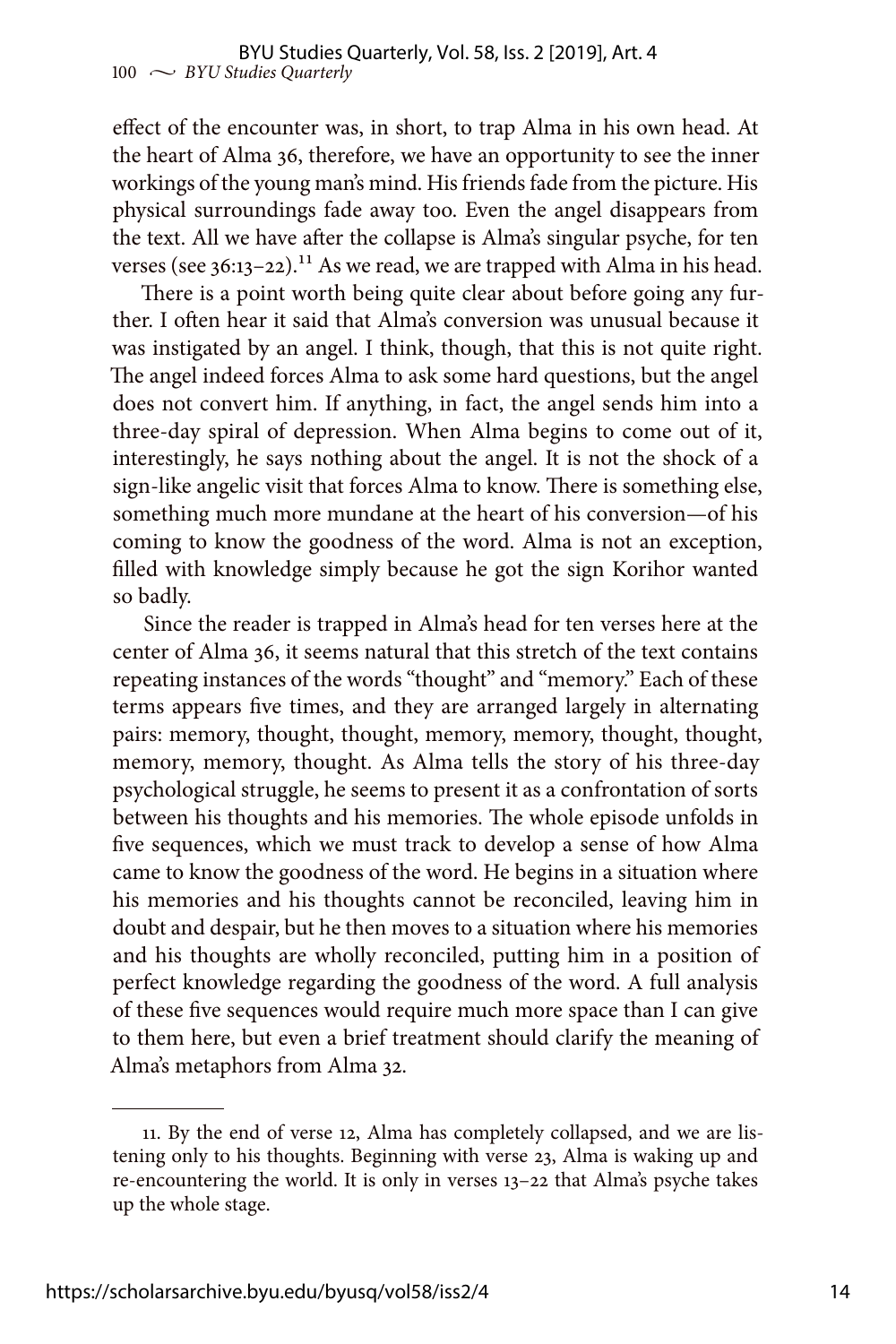At the beginning of the story, in the first sequence, Alma remembers just one sort of thing: "I did remember all my sins and iniquities" (36:13). The immediate result of this memory is torture: "I was tormented with the pains of hell" (36:13). At this same point, the content of Alma's thought is similarly narrow. He speaks of "the very thought of coming into the presence of my God," which produces "inexpressible horror" in him (36:14). Here, then, is where Alma begins. His memory, the past as he sees it, initially focuses on only his sins and iniquities. His thought concerns the future, a day of judgment, a reckoning in the presence of God. When these combine—a past of sin and a future of judgment—Alma experiences torment and horror. Thus, when the second sequence opens, Alma tries out another thought: "Oh, thought I, that I could be banished and become extinct" (36:15). Here he tries to replace his first thought with another, a kind of antithought, a desperate wish to cease existing. Unfortunately, it gets him nowhere. "Three nights" of being "racked . . . with the pains of a damned soul" follow, marking the futility of his attempt to escape from judgment (36:16). Note that Alma's memory, in the course of the second sequence, remains exactly the same as in the first sequence: "I was harrowed up by the memory of my many sins," he repeats in verse 17.

The third sequence, however, marks an interesting change. First, it opens with a new memory: "I remembered also," Alma says (36:17, emphasis added). This is quite a formula, I think. All of a sudden, Alma's memory expands. And what does he *also* remember at this point? "Behold, I remembered also to have heard my father prophesy unto the people concerning the coming of one Jesus Christ, a Son of God, to atone for the sins of the world" (36:17). This is crucial. Alma remembers *also*, and what he remembers is *the word.* It must be emphasized that Alma says nothing about the angel at this transitional point. The word, which converts him, is the humble but prophetic word of his father—something entirely mundane and yet so potently transformative. At any rate, this new memory immediately provides Alma with a new thought—namely, "the coming of one Jesus Christ." "My mind caught hold upon this thought," he tells us as the third sequence continues in verse 17. And this thought leads him to pray. "O Jesus, thou Son of God," he cries, pleading for mercy (36:18).

The fourth sequence follows quickly. "And now, behold, when I thought this," he says, referring back to his prayer (36:19). There is a point here worth highlighting. At the end of the third sequence, Alma's thought remains abstract; it concerns the *idea of* Christ. At the beginning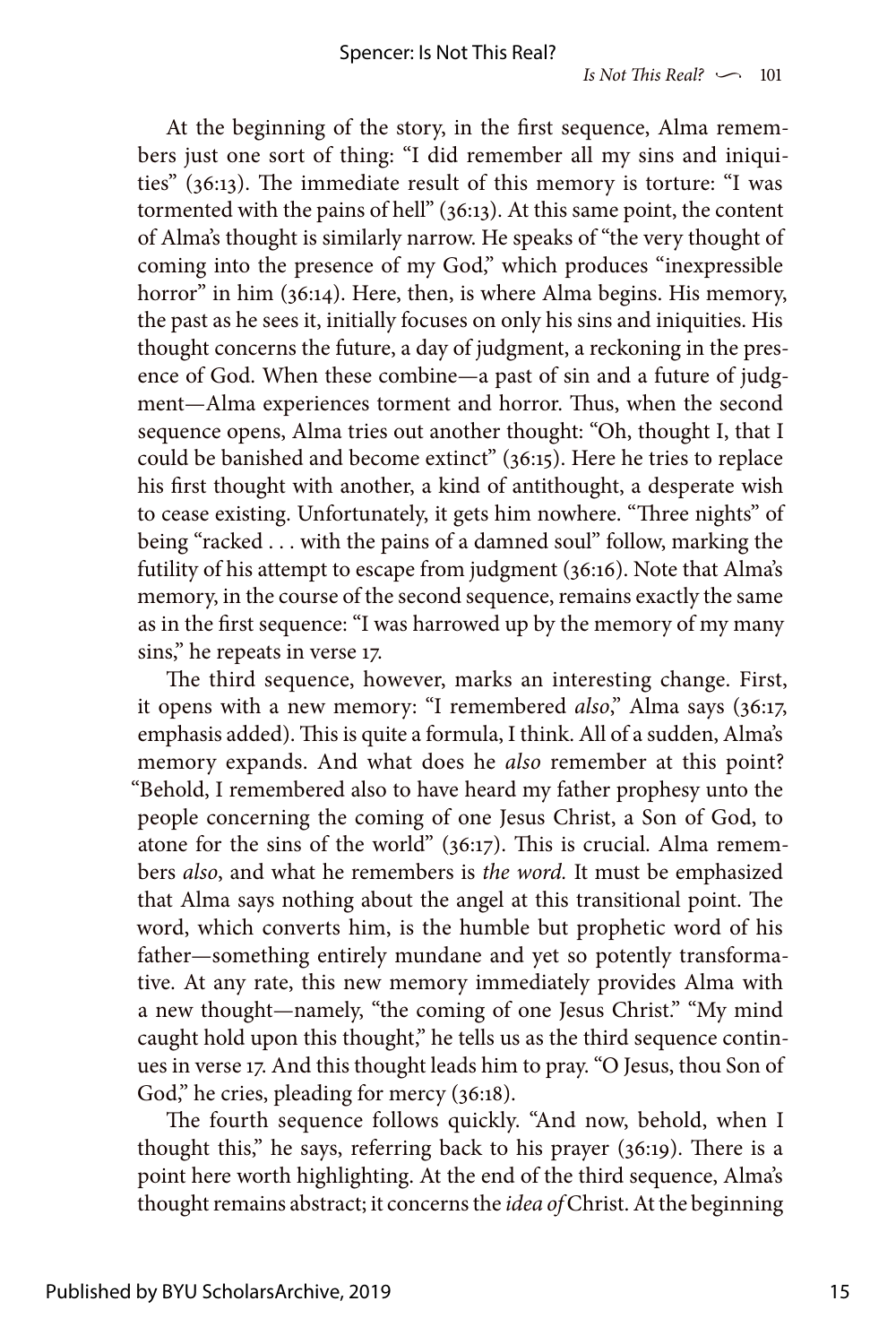of the fourth sequence, however, Alma's thought becomes concrete; it is a direct *prayer to* Christ. What results from this new, concrete thought? "I could remember my pains no more," Alma says (36:19). This thought has a particularly interesting consequence for Alma's memory. In the course of the fourth sequence, the additional memory of the third sequence pushes out a problematic memory. Pain disappears from his memory.

Then follows, at last, the fifth and final sequence of Alma's story. Once his thoughts are focused concretely on Christ, he says, "I was harrowed up by the memory of my sins no more" (36:19). This is crucial, and it must be read carefully. Notice that the content of Alma's memory at this point is again, as in the first sequence, made up of his past sins. His memory, what he sees as his past, has not changed in the end, but his relationship to it has. The memory of his past was originally a source of torment, but now, we are told, Alma is "harrowed up" by that memory no more. He also says something about the state of his thought at this point, but he puts that off for two verses in order to mark the astonishing contrast between the moment before his prayer and the moment after: "And oh, what joy, and what marvelous light I did behold; yea, my soul was filled with joy as exceeding as was my pain! Yea, I say unto you, my son, that there could be nothing so exquisite and so bitter as were my pains. Yea, and again I say unto you, my son, that on the other hand, there can be nothing so exquisite and sweet as was my joy" (36:20–21). These might be the two most beautiful verses in the Book of Mormon.12 But then Alma follows them with a clarification of his final thought: "Yea, methought I saw, even as our father Lehi saw, God sitting upon his throne  $\dots$ ; yea, and my soul did long to be there" (36:22). Alma's final thought too brings his story full circle. His thought is of the future presence of God, just as in the first sequence. Here again, though, while the thought is the same, Alma's relationship to it is fundamentally changed. Before, he was racked with "inexpressible horror." Now, he says, his "soul did long to be there"—there with God.

Now, somewhere in these five sequences, Alma gains real knowledge. He makes this clear as soon as he tells of having woken up. "Because of the word which  $[God]$  has imparted unto me," he says, "many . . . do know of these things of which I have spoken, as I do know; and the

<sup>12.</sup> It should be noted that these verses return to the imagery of Eden's two trees, especially as these are presented in 2 Nephi 2:15. They also reemphasize the question of taste and its connection to knowledge.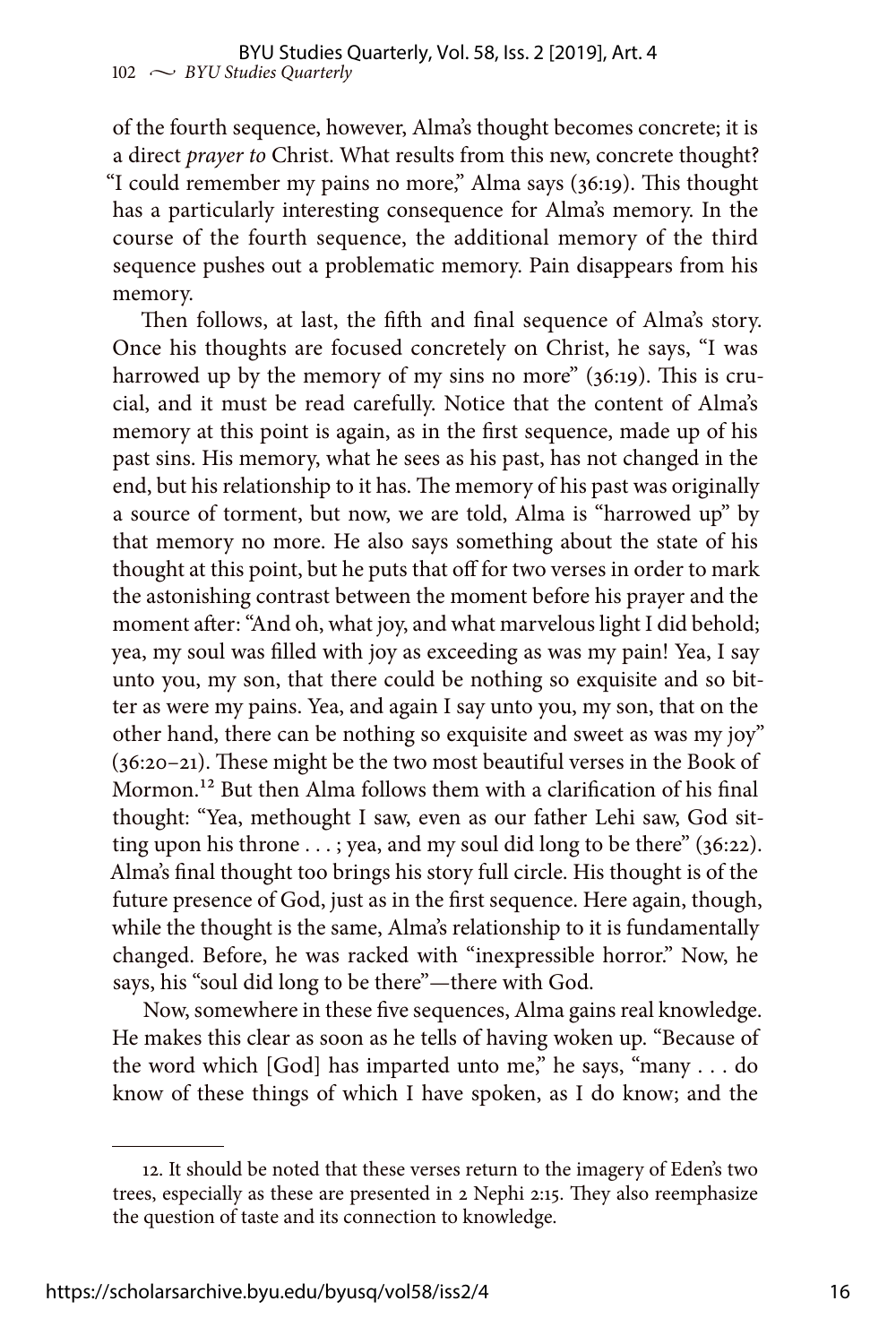knowledge which I have is of God" (36:26). This sequence of thoughts and memories has produced knowledge in Alma. And so the story in Alma 36 helps us answer questions from the parable of the seed in chapter 32. Where in this story, then, does Alma's knowledge dawn? Is it possible to nail down the exact psychological content, so to speak, of his metaphor about the seed? What does it mean to say that the seed swells and sprouts and begins to grow?

It seems to me that the crucial possibility-creating moment occurs when Alma "remembered also." His soul, one could say, *swells* at exactly that moment; the world—both the past world of Alma's memory and the future world of Alma's anticipating thoughts—gets bigger. That is the moment when the word—which was not given directly by the angel, but more humbly by Alma's father—has not just been planted but in fact swells. What creates knowledge, however, comes a moment later when the seed sprouts and begins to grow, which the word does in a rather straightforward way in Alma's autobiographical story. Alma's soul breaks open, and he cries out to Christ, who overwhelms him with mercy.<sup>13</sup> It is as he prays to Christ that he knows both the bitter and the sweet, that he feels as deeply as possible the absolute gulf between the two experiences. When this yields in him a completely different relationship to the past and to the future (although the past and the future remain effectively the same), he *knows.* This, I think, is Alma's metaphor made plain and concrete.

I am struck that in Alma 37, still talking to Helaman, Alma says the following about the sacred records Alma has kept (he is speaking specifically about the brass plates): "They have enlarged the memory of this people . . . and brought them to the knowledge of their God unto the salvation of their souls" (37:8). This verse, it seems to me, provides a beautiful little formula for what Alma spells out in detail in Alma 36. What does it mean for the word to swell, for one to feel swelling motions in one's soul? It means that the word enlarges the memory, helping a person to focus on the words of life they have heard. And this

<sup>13.</sup> George Handley has pointed out to me the possibility of locating Alma's knowledge in his experience of God's love. There is little question that love has its own kind of knowledge (as biblical metaphors make clear). While this is unquestionably a key part of any experience like Alma's, it seems important to remain within the ambit of Alma's own lexicon, and he never himself refers to love in the course of chapters 30, 32, and 36.